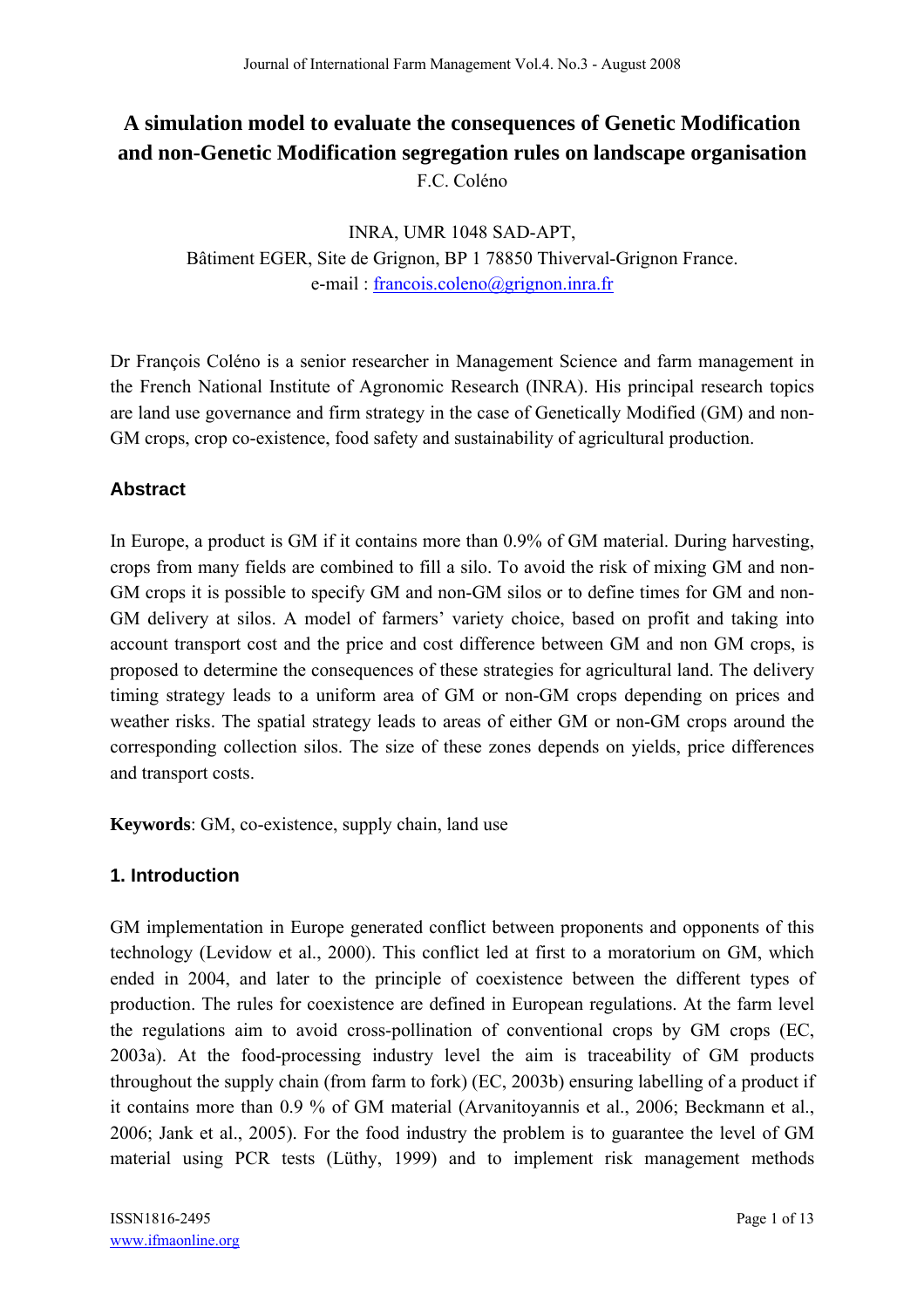identifying critical points and proposing quality control methods such as the HACCP method (Scipioni et al., 2005).

For agricultural producers, coexistence generates several problems. On a farm, use of the same agricultural machinery, such as a seed drill or harvester, for both GM and conventional production, increases the risk of admixture (Jank et al., 2006). Moreover, a farmer using GM seed has to be sure that his fields will not contaminate any conventional production of his neighbours. There are two procedures to avoid this. The first is a minimum isolation distance between GM and non-GM fields (Byrnes et al., 2003) because maize pollen has a short flight range (Della Porta et al, 2008). The second is to stagger planting dates so the flowering of GM and non-GM crops will not occur at the same time (Angevin et al, 2008).

For country elevators the problem is to ensure segregation of the two products in their supply chain and to avoid risk of mixing GM and non GM-fields when crops are harvested.

Concerning the first point, there are two possible management strategies (Miraglia et al., 2004):

- A temporal strategy where the two products are separated by the timing of collection. In this case, each product is delivered to the nearest collection silo to the farm, but at separate times. It is therefore not necessary to manage separation of the product in the collection silos. Besides, by concentrating the collection of a product over a short period of time it is possible to have sufficient material to dedicate a drying line to a product and to fill one or more storage bins. The inconvenience of this scenario for the country elevator is that the farmers can choose to deliver to a competitor who is more flexible when they want to harvest. This leads to a loss of volume collected and thus a reduced market share.
- A spatial strategy based on a geographical grouping decided before sowing. Each collection silo and accompanying dryer(s) receives only one type of product. This leads to an independent supply chains for each product. The risk of mixing between GM and non-GM products is avoided. Farmers are informed about this allocation before sowing, so they can choose their crop type taking into account the product accepted by the nearest collection silo and the cost of transport to other collection silos. Hence, this strategy indirectly encourages farmers to choose a particular crop type, but it does not prevent farmers from delivering to a competitor closer to their farm who accepts both products.

In order to avoid cross-pollination between GM and non-GM crops at field level one possibility is to create homogeneous zones for each crop. Another one is to let farmers manage coexistence on their own, but this could lead to an increased the risk of crosspollination supported by the farmer. This risk can be counteracted by the use of minimum isolation distances. In that case a domino-effect could occur which would lead to a decrease of GM production and an increasing cost of coexistence (Demont et al., 2008).

As there are very few GM maize crops planted in Europe, and especially in France (22000 ha of GM maize and 3300000 ha of maize) it is not possible to evaluate how farmers would react to these strategies. In this paper, we propose a simulation model of farmer choice between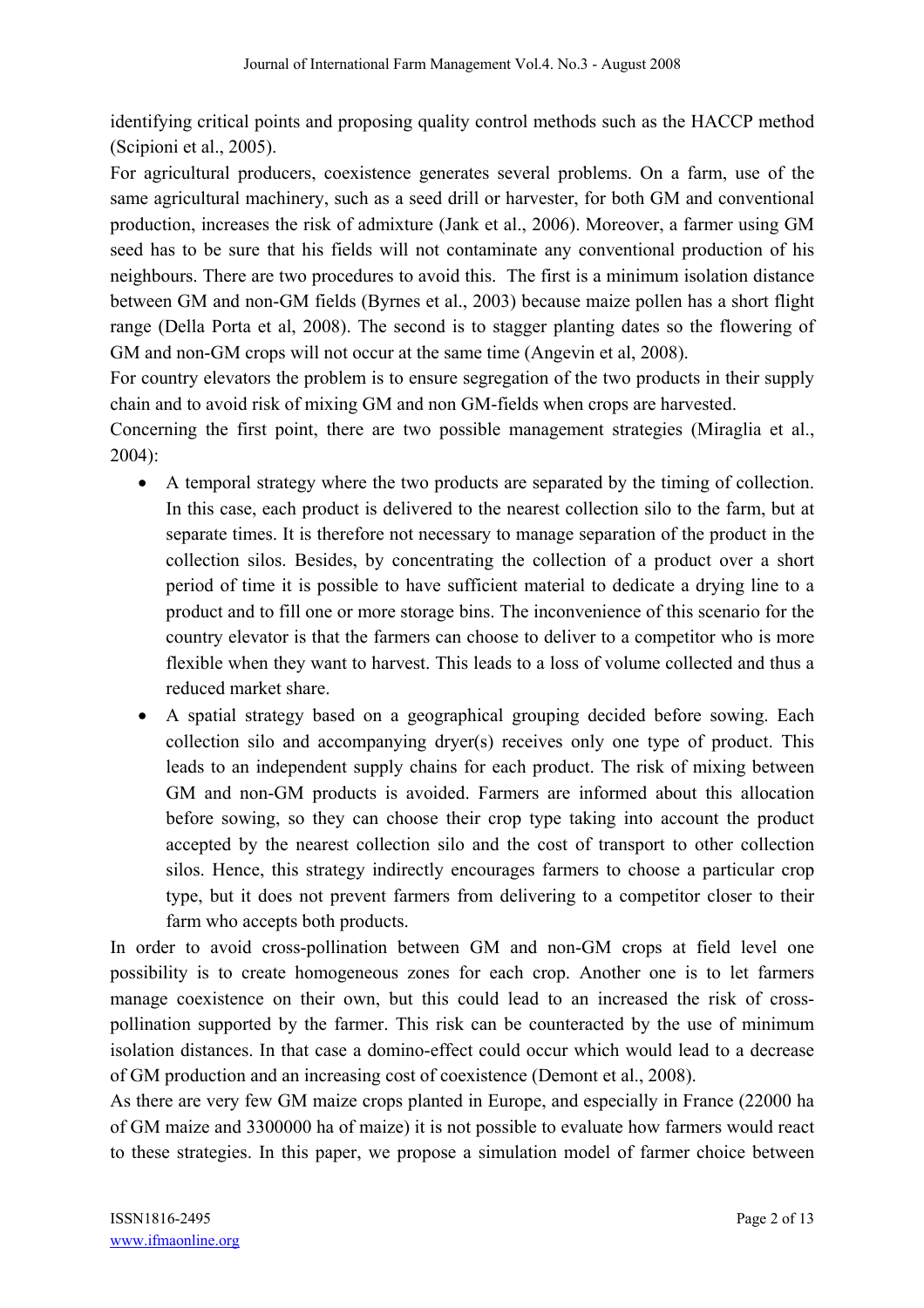GM and non-GM crops to evaluate the consequences of different country elevators strategies in the landscape organisation.

## **2. Presentation of the model**

The focus of the simulation model is on farmer choice between GM and non-GM crops. We consider that the choice between GM and non-GM crops is based on the profit from the adoption (or the non-adoption) of GM technology. We take into account any extra costs for farmers coming from the country elevator management strategies.

The variables, which distinguish GM from non-GM crops, arise from differences in production costs and yields. These variables concern:

- difference in seed prices. Studies show a difference in seed cost between GM and non-GM in favour of non-GM partly offset by the treatment cost (Brookes, 2002).
- the seed treatment cost. If a farmer decides to not use GM technology, he has to use pesticide to limit the risk that GM technology allows him to avoid.
- the yield difference between GM and non-GM maize. GM crops have an increased yield compared to non-GM maize that vary from 3 to 9% according to Brookes (2002) and from 3 to 7.5 % as claimed by Betbesé (2006).

The variables of importance for country elevator strategy are:

- transport costs and the distance between the field and the silo accepting the crop.
- the price paid to the farmer for the crop. In Europe, the price paid for non-GM crops will be higher as the food market rejects GM crops (Kalaitzandonakes, 2005).
- the probability of quality loss. When maize with a high moisture content is delivered, the country elevator pays a lower price. Farmers are encouraged to harvest their crops at the lowest possible moisture content, but since country elevators impose delivery periods for a given crop type, it may be difficult to do this. If it is raining over this period there will be loss of quality for the farmer.

For each field the best choice is to grow GM maize if  $\Delta_p$  is positive and non-GM maize if  $\Delta_p$ is negative:

If  $\Delta_p$  >0 then grow GM maize; otherwise grow non-GM maize

 $\Delta_{p}$  = profit<sub>GM</sub> – profit<sub>nonGM</sub> (1)  $Profit = Y*P * (1-loss) + Y*P*loss - C_s - C_t - C_{tr}*d_{silo} (2)$ 

Where Y is the yield of the crop in t/ha, P is the maize price in  $\epsilon$  paid by the country elevator,  $C_s$  the price of the seed,  $C_t$  the cost for pesticide (in  $\epsilon$ /ha),  $C_t$  the transportation cost (in  $E/t/km$ ) to deliver the crop to the collection silo and  $d_{\rm silo}$  the distance between the field and the silo in km. Loss is the probability of a loss in quality if the maize is not harvested at its optimal date. In the case of the spatial strategy, loss=0. For a GM crop the treatment cost is taken as zero, the GM crop being pest-resistant. For each field in the area the model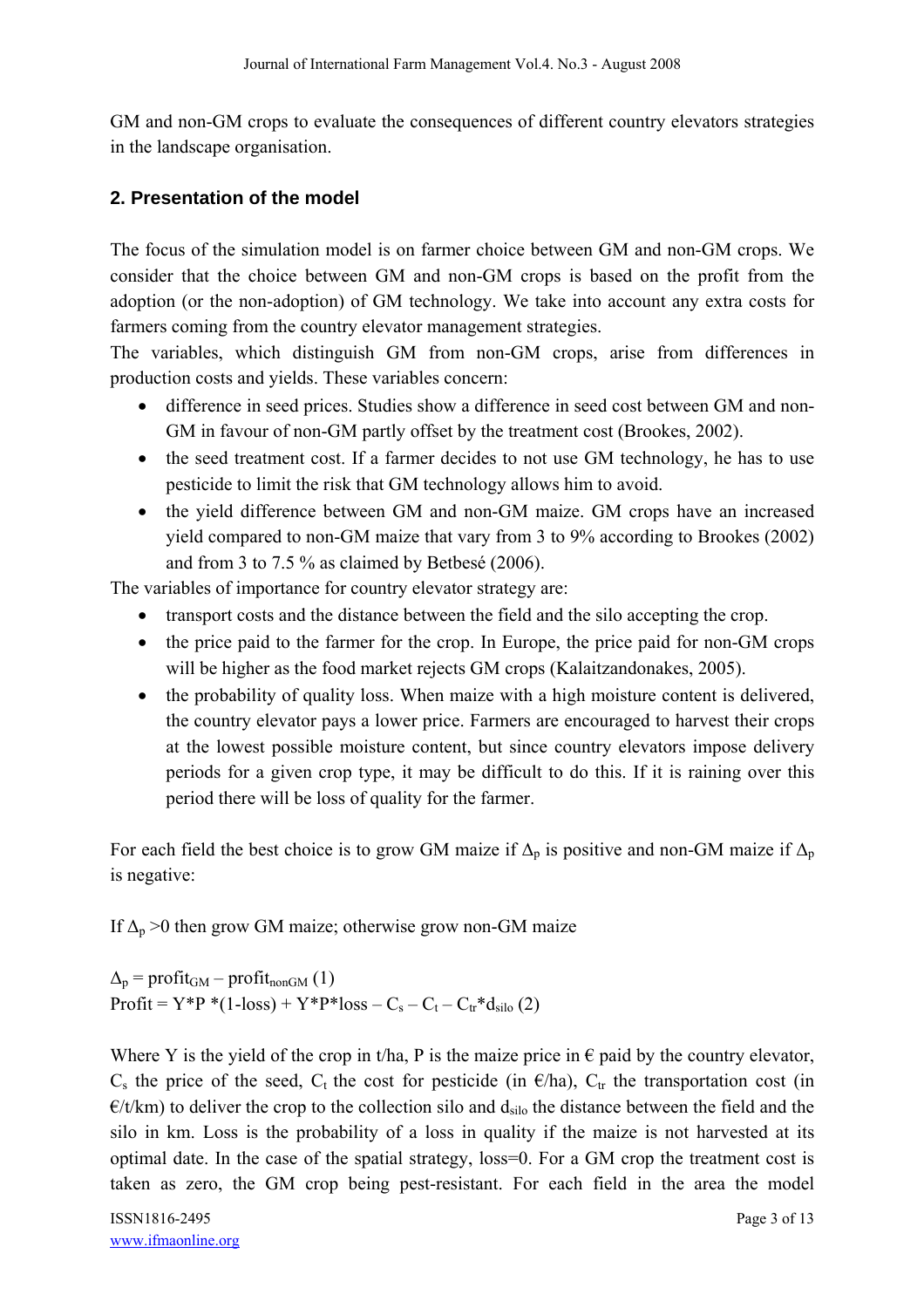maximizes profit by choosing a GM or a non-GM crop type. To evaluate the consequences of these variables on an area's production we used this model on an area of 100 km<sup>2</sup> (figure 1) chosen because of its substantial size, which was sufficient to take into account transport costs. We identified three collection silos, numbered 1-3, within the area. For each field the model chose between GM or non-GM maize, taking into account the field's distance from the various silos. It was then possible to calculate the proportion of land cultivated in GM in the area concerned.





In order to analyse the consequences for country elevators collection strategies on GM and non-GM maize production we focus the analysis on the variables linked to these strategies. For some variables, directly linked to the technology, we used values found in the literature (see table 1). Concerning the yield difference between GM and non-GM maize several authors considered that it could vary from 3 to 7.5 or 9% in favour of GM maize (Brookes, 2002; Betbesé, 2006). Farmers seem to adopt such technology if the yield increase is higher than 6% (Fernandez-Cornejo and McBride, 2002). For the calculations, we used a yield difference of 7% in favour of GM to have a yield difference higher than 6%.

 <sup>1</sup>  $<sup>1</sup>$  Map: Courtesy of the Institute for the Protection and Security of the Citizen, Joint Research Centre of the</sup> European Union and AUP-ONIGC - ex ONIC (Office National Interprofessionnel des céréales/French Interprofessional agency for cereal crops)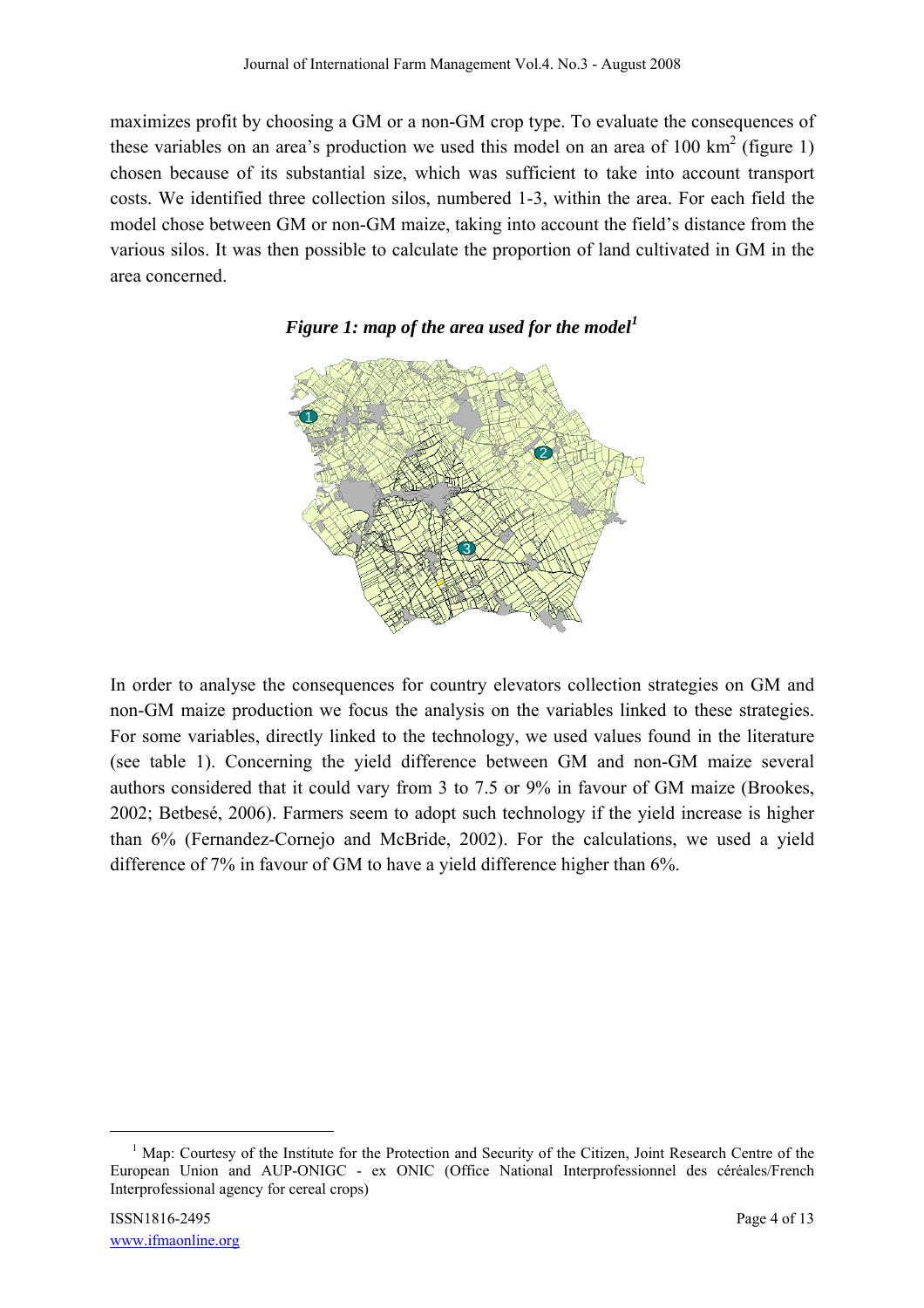|                | Variables         | Variables accounting for | Variable     | Value used for  | Value used for       |
|----------------|-------------------|--------------------------|--------------|-----------------|----------------------|
|                | distinguishing GM | collection strategies    | name         | <b>GM</b>       | non-GM               |
|                | and non-GM        |                          |              |                 |                      |
| Seed price     | X                 |                          | $C_{\rm s}$  | 223€/ha         | 192 €/ha             |
|                |                   |                          |              | (Brookes, 2002) | (Brookes, 2002)      |
| treatment cost | X                 |                          | $C_{t}$      |                 | 24 $\varepsilon$ /ha |
|                |                   |                          |              |                 | (Brookes, 2002)      |
| Transportation |                   | X                        | $C_{tr}$     | 0.05E/t/km      | 0.05E/t/km           |
| cost           |                   |                          |              |                 | (comité national     |
|                |                   |                          |              |                 | du transport,        |
|                |                   |                          |              |                 | 2006)                |
| Harvest price  | X                 | X                        | $\mathbf{P}$ | variable        | variable             |
| Yield          | X                 |                          | Y            | $10.02$ t/ha    | 9.32 t/ha            |
|                |                   |                          |              | (Betbesé 2006)  | (Betbesé 2006)       |
| Probability of |                   | X                        | loss         | variable        | variable             |
| quality loss   |                   |                          |              |                 |                      |

*Table 1: model variables and their values* 

## **3. Results**

#### **3.1 Consequence of the spatial collection strategy**

To estimate the sensitivity of the model to the various parameters we assumed that silo 1 receives the GM crops and that silo 2 the non-GM ones (silo 3 is only used to evaluate the impact of transport costs and receives non GM crops). In the case of the spatial strategy, we focus on the influence of price differences and transport costs on the proportion of non-GM maize in the area.

#### *3.1.1 Impact of yield differences on GM and non GM area*

Figure 2 presents the impact of yield differences between the two crops for three price differentials (6.75%, 6.79% and 6.83%) and a 0.05  $\epsilon/t/km$  transportation cost. There is an abrupt change in the type of crop grown on the whole area. This phenomenon is the opposite of the one seen for the crop price difference. The yield increase in our hypothesis favours GM crops (Betbesé, 2006). However, the yield difference is weakly compensated for by the price difference. For any price difference, the change from an area totally cultivated with non-GM to one growing only GM occurs with a 0.1% yield increase (from 6.9 to 7 %).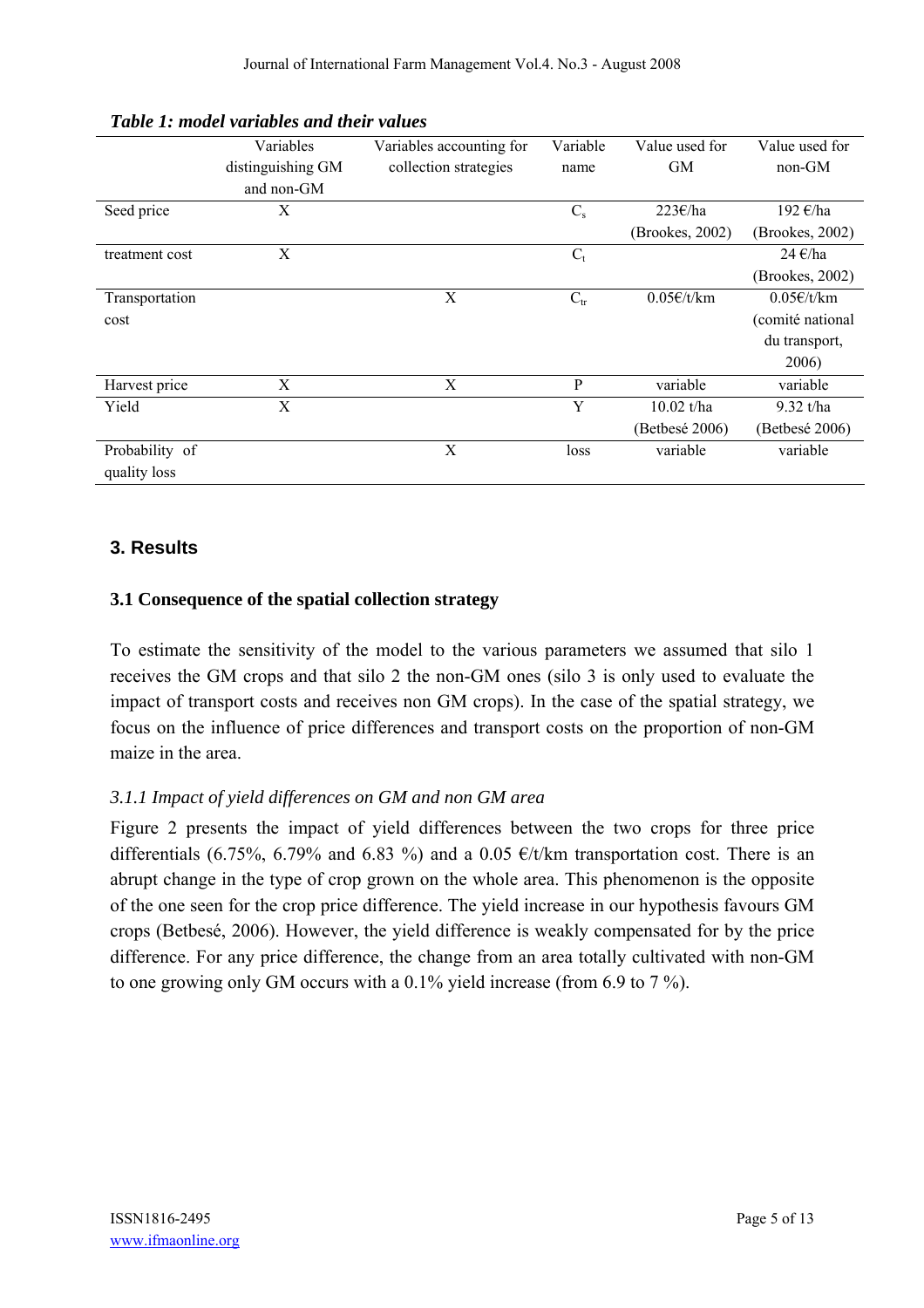*Figure 2: Effect of yield on non-GM area for three hypothetical price differentials.* 



For the rest of the paper we assume a yield difference of 7 % in favour of GM. This allows us to be over the 6% for adoption of GM technology (Fernandez-Cornejo and McBride, 2002) and to allow a distribution of GM and non-GM in the landscape.

#### *3.1.2Impact of price difference on the distribution of GM and non- GM crops*

Figure 3 shows the proportion of the total area in non-GM maize according to the price differential between GM and non-GM for three transport costs.

It is immediately clear that the change from total GM to only non-GM is very abrupt whatever the transport cost. The change from one extreme to the other is made between 6.5 and 6.9 %, because the difference in production costs between GM and non-GM production of  $7 \epsilon$ /ha is quickly compensated for by the price difference between the two products. A smaller difference in production costs, due for example to a reduction in GM seed costs, would lead to an increase in GM production or require an increase in the non-GM price to compensate for the decline in GM seed costs.

Secondly, we can see that the slopes of the curves vary according to the increase in transport costs, so for a zero cost the change is sudden - 0 to 100 % of the area cultivated in non-GM as soon as the price differential offsets the production cost difference between the two crops (in our hypothesis between 6.76 and 6.77 % of the price difference). On the contrary, for a transport cost of  $0.1 \in/t/km$  the change from one crop to the other is more gradual. Hence, as soon as we take into account the transport cost the difference in production costs between the two products diminishes. The price to be paid to purchase the non-GM product can then be lower.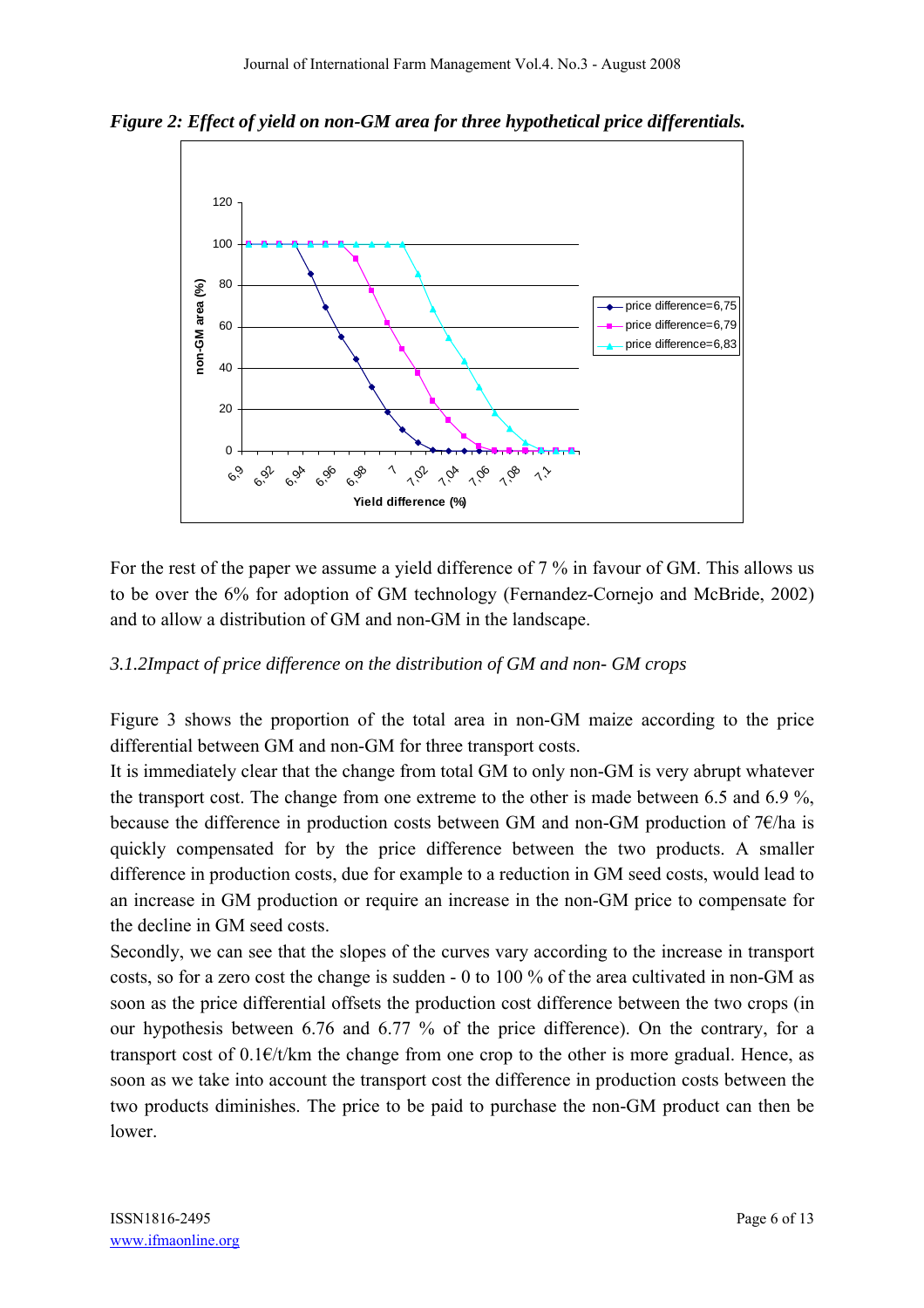*Figure 3: Impact of the selling price difference on the proportion of non GM area* 



## *3.1.2 Impact of transportation cost on GM and non-GM areas*

Figure 4 demonstrates the impact of transport costs on the distribution of GM and non-GM maize for three price differentials between GM and non-GM products.

We notice that when the price difference is below 6.77 % the non-GM area is small or nil according to the transport cost. On the other hand, when the price difference is above this threshold the non-GM area is large and can reach 100% of the area.

Moreover, the consequence of a transport cost increase is a decrease in the GM area up to a certain stage, which depends on the price difference. Thus in figure 4, for a price difference of 6.83% it is not possible to go below 60 % of the total area of non-GM while for a price difference of 6.79 % it is possible to come down to 40 % of non-GM. The transport cost effect on farmers' choice is thus relative. To counterbalance such an effect, country elevators have two possibilities:

- to use their buying price to increase, or decrease, the quantity of non-GM produced, as shown here, or
- to increase or decrease the number of collection silos in the area that accept GM deliveries. So, when two silos are allocated to non-GM collection, the rate of non-GM in the area increases strongly (figure 5). For a 6.79 % price difference it is possible to go from a maximum of 20 % of non-GM (figure 3) to a maximum of 45 % (figure 5).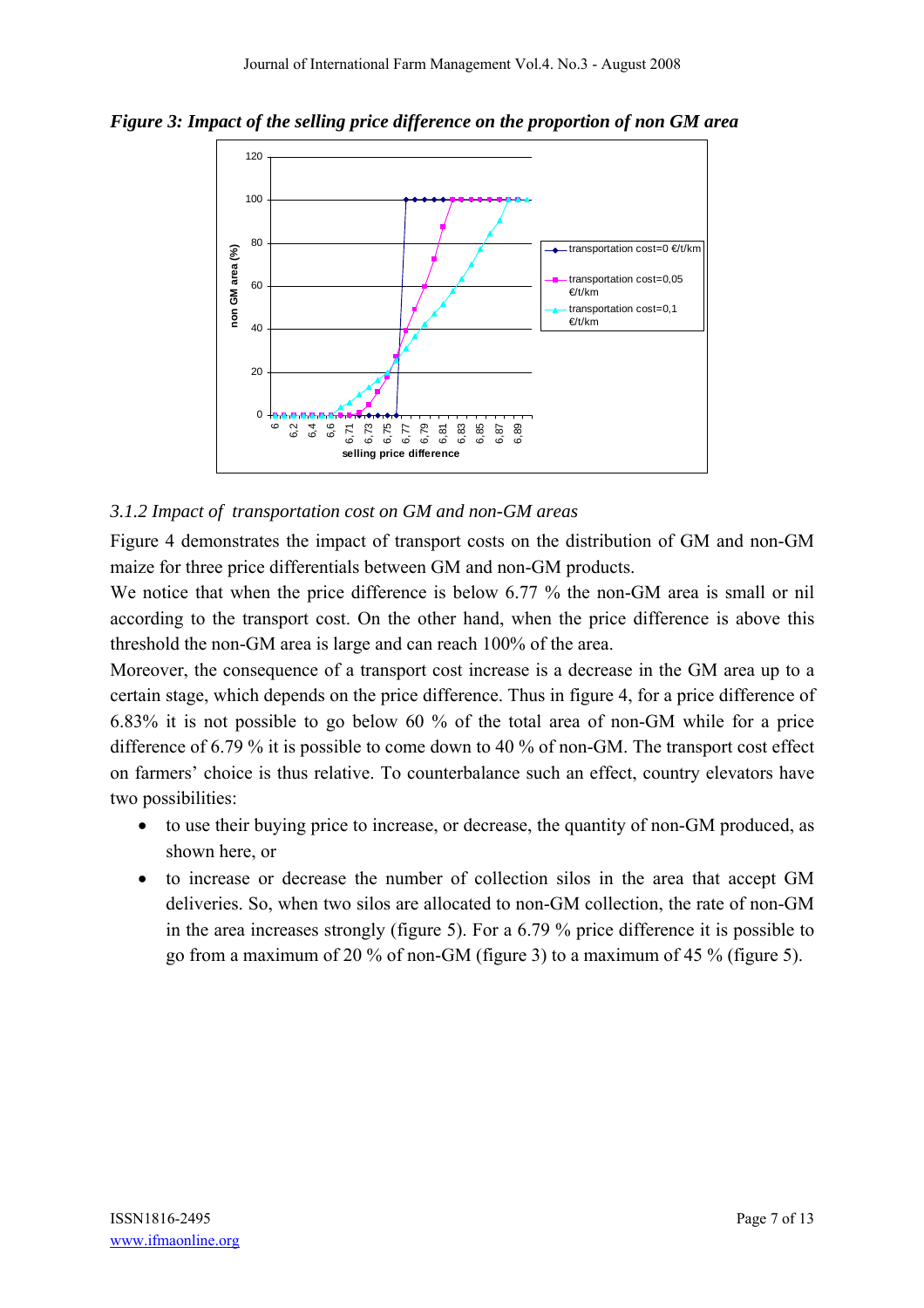*Figure 4: Impact of transportation cost on non-GM area with one silo for each product.* 



*Figure 5: Impact of transportation cost on non- GM area with two silos receiving non- GM deliveries* 



#### **3.2 Consequence of a temporal collection strategy**

For this strategy the transport cost has no effect on the farmer's choice because he delivers to the nearest silo, whichever type of crop he grows. This strategy leads to a uniform area of GM or non-GM maize. Variations in prices and the penalty for loss of quality allows the country elevator to strongly influence the farmer's choice according to the weather risks, notably the probability of rain during the specified collection period. Figure 6 shows, for various

ISSN1816-2495 Page 8 of 13 www.ifmaonline.org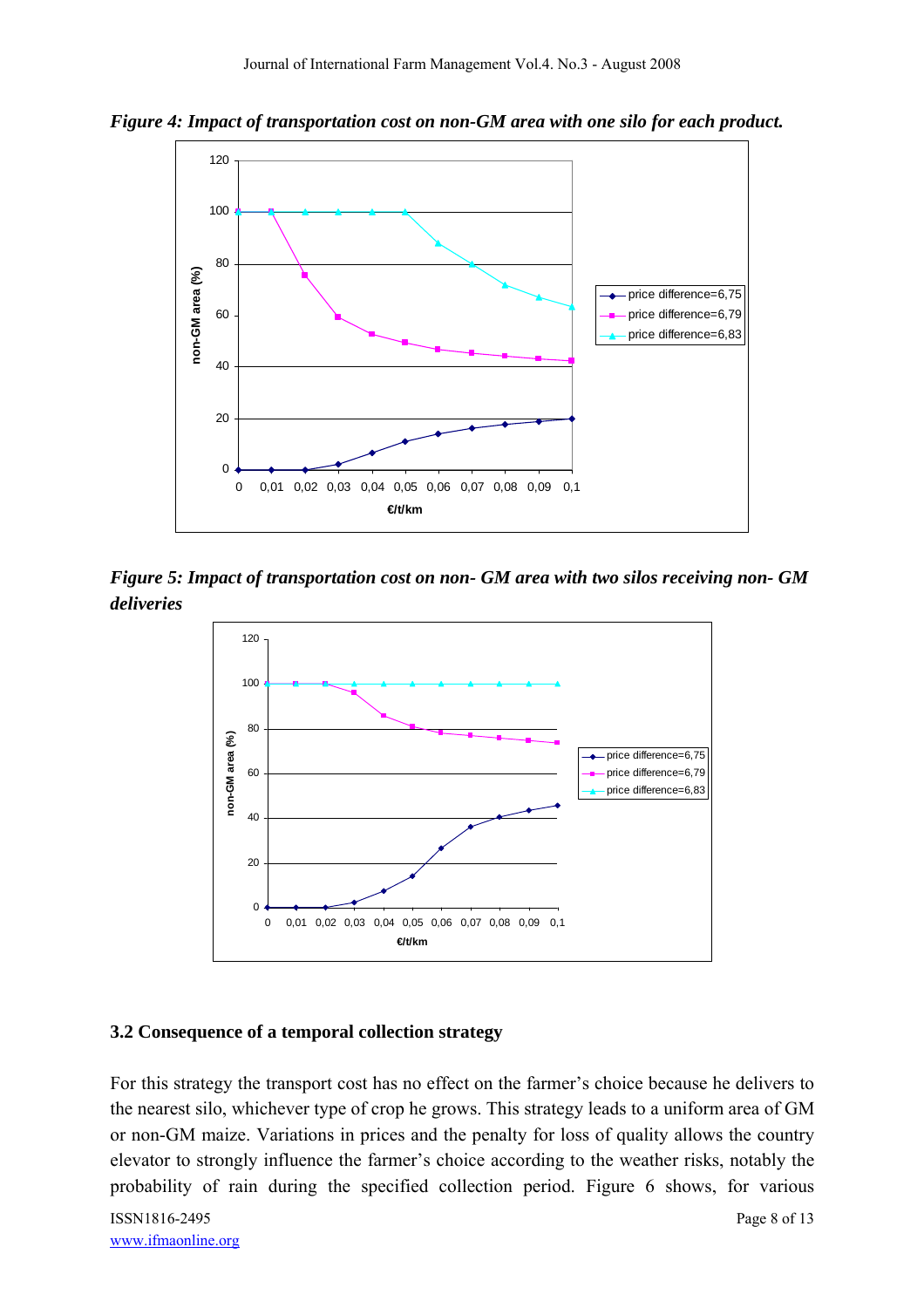probabilities of quality loss, the price differential/penalty combination when there is a change from a total GM area to all non-GM area. So, for a 0.2 probability of quality loss with GM production there will be 100 % of non-GM if the price differential/penalty combination is above the curve and 100 % of GM if it is below it. Hence the greater the price differential between GM and non-GM, the smaller can be the penalty for quality loss to have a uniform non-GM collection if the GM collection period is the shortest one. In the opposite case, the whole of the area would be sown to GM (not shown).

*Figure 6: price difference/penalty combination when landscape changes from 100% GM to 100% non-GM* 



## **4. Discussion**

#### **4.1 Comparison of the strategies**

Both strategies which we evaluated using this model arise from descriptive work based on case studies made in various regions of France (Coléno et al., 2005; Le Bail and Valceschini, 2004). These two strategies result in different collection costs, which lead the country elevators to prefer the temporal strategy (Coléno, 2008). The model proposed shows that the spatial strategy leads to production of both GM and non-GM maize. It is therefore possible to satisfy both the food industry with non-GM maize and the animal feed market, which accepts GM products if they cost less. On the other hand, the temporal strategy leads to a uniform area. Hence these results reveal a contradiction between the interest of the country elevators which is to satisfy both markets at the lowest cost, and that of the farmers, which is to maximize their profit, taking into account transport costs. Nevertheless, this analysis has one limitation. The hypothesis underlying this work is that the risk covered by the use of GM maize is uniform over the collection zone. But in fact the distribution of the agronomic risk due to the corn borer is not uniform throughout any area, so the farmer's choice between GM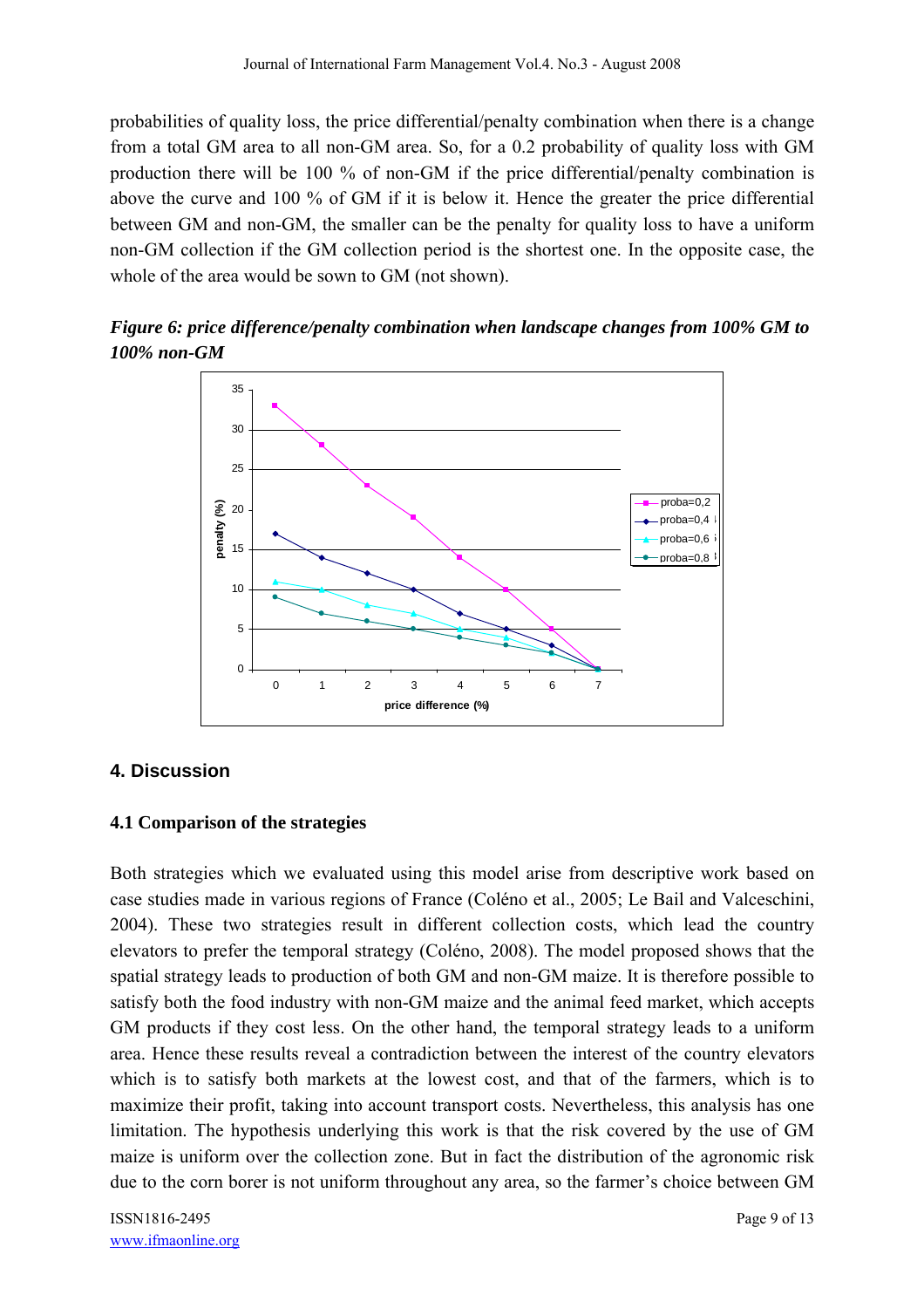and non-GM maize is linked to the distribution of the risk (Bourguet et al., 2005). Use of agronomic variables in the model of farmers' choices might put into perspective the results presented here, since they would apply to larger and more representative geographical zones of the whole collection area of a country elevator. Taking into account these agronomic constraints and a bigger area would allow one to search for alternative collection strategies. A spatial strategy with different delivery periods for each product could be considered. It would then be possible to take into account different flowering times to avoid field-to-field contamination (Messean et al., 2006).

#### **4.2 Influence of collection on coexistence management**

The collection strategies evaluated in this paper organised the agricultural landscape around the collection silos. In the case of a spatial strategy, fields sown with a particular type of crop are clustered together around the collection silo accepting this production, whereas the temporal strategy results in a uniform area. Considering country elevators management strategies of coexistence, this leads to homogeneous zones for each type of crop, bypassing the difficulties of coexistence associated with minimum isolation distances that constrain one farmer choice in using GM technology to the choice made by neighbouring farmers (Devos et al., 2007; Demont et al, 2008).

## **5. Conclusion**

The model proposed in this paper illustrates the landscape organisation resulting from country elevators collection strategy decisions. We show that using a spatial segregation of GM and non-GM crops during the collection leads to define homogeneous zone for GM production. This allows farmers to simplify their work organisation, as they don't have to use isolation distances between their GM fields and non-GM fields (there are no non-GM fields in the GM zone). Moreover, cross-pollination between GM and non-GM fields is reduced and so is the risk of non-GM harvest containing more than 0.9% of GM. Another step would be now to evaluate the level of cross-pollination in the landscape with such strategies. To do so, it is possible to combine the model presented here with a model to calculate gene flow from field to field (Angevin et al., in press). This combination would make it possible to calculate the level of GM in the non-GM batches delivered and thus to calculate the proportion of GM in the non-GM collection silos.

#### **Acknowledgment**

This research was founded by the French Ministry of Research true through the national program "ACI OGM et environnement".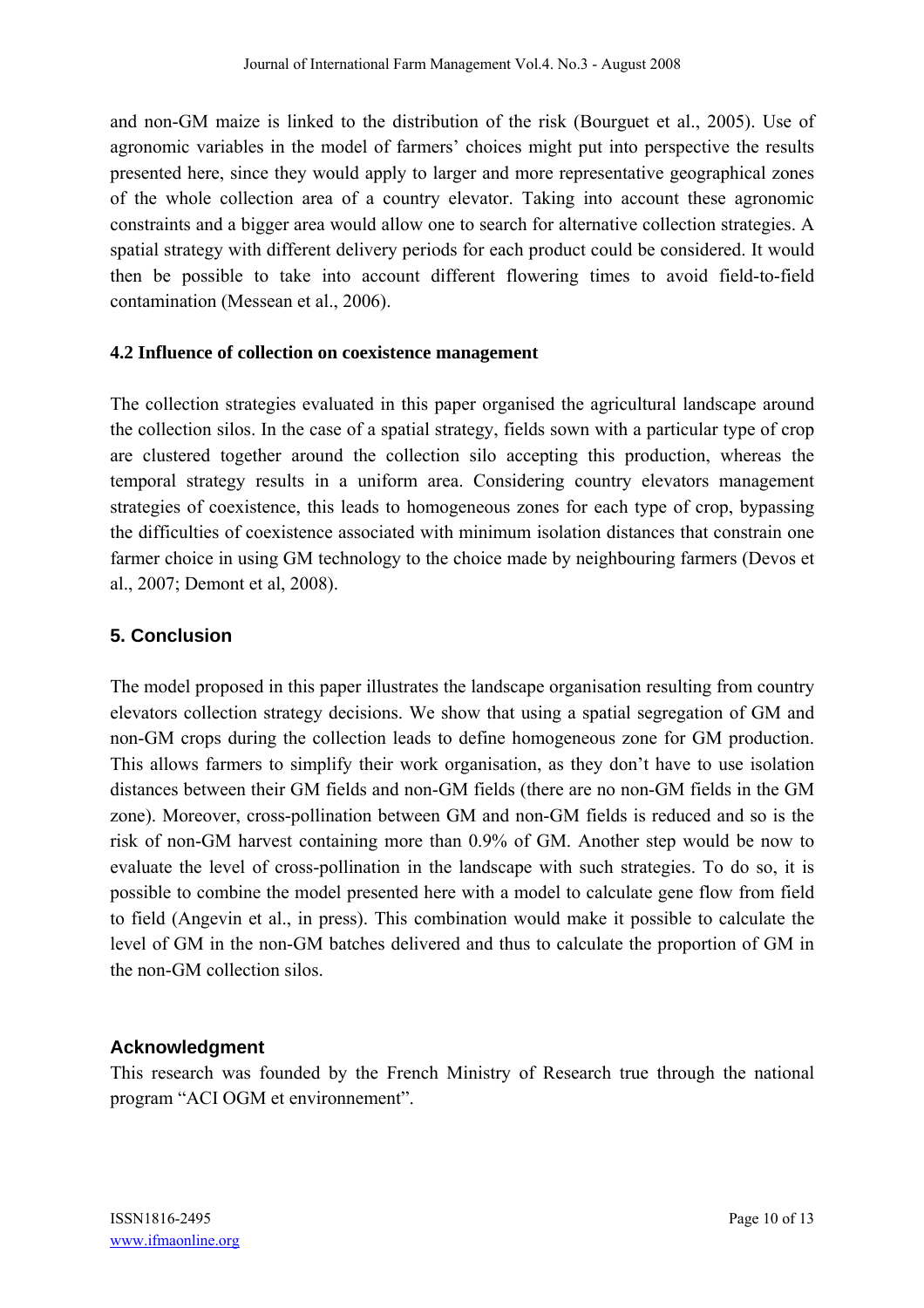## **References**

Angevin, F., Klein, E.K., Choimet, C. , Gauffreteau, A. , Lavigne, C., Messéan, A., Meynard, J.M. (2008). Modelling impacts of cropping systems and climate on maize cross pollination in agricultural landscapes: The MAPOD model. *European Journal of Agronomy*, Vol 28, pp. 471-484.

Arvanitoyannis, I. S., Choreftaki, S., Tserkezou, P. (2006). Presentation and comments on EU legislation related to food industries-environment interactions: sustainable development, and protection of nature biodiversity- genetically modified organisms, *International journal of food science and technology*, vol. 41, pp. 813-832.

Beckmann, V., Soregaroli, C., Wesseler, J. (2006). Coexistence rules and regulations in the european union, *American Journal of Agricultural Economics*, vol. 88, no. 5, pp. 1193-1199.

Betbesé I Lucas J.A. (2006). Varietats de panís (*Maize varieties*). DOSSIER TÈCNIC, Ruralcat

Bourguet, B., Desquilbet, M., Lemarié, S. (2005). Regulating insect resistance management: the case of non-Bt corn refuges in the US. *Journal of Environmental Management*. Vol 76, no. 3, pp. 210-220.

Brookes G. (2002). The farm level impact of using Bt maize in Spain. Report of PG Economics, 23p. http://www.pgeconomics.co.uk/pdf/bt\_maize\_in\_spain.pdf

Byrne, P. F., Fromherz, S. (2003). Can GM and Non-GM Crops Coexist? Setting a Precedent in Boulder County, Colorado, USA, *Journal of Food, Agriculture & Environment*, vol. 1, no. 2, pp. 258-261.

Comité National du Transport (2006). simulateur de prix de revient transport régionaux (*simulation of transport cost in France*).

Coléno, F. C., Le Bail, M., Raveneau, A. (2005). Segregation of GM and non GM production at the primary production level. In Proceeding of the Second International Conference on Coexistence between GM and non GM based agricultural supply chain (GMCC 05) A. Messean (ed) 14-15 November Montpellier (FRA). Pp. 169-172.

Coléno F.C. (2008). Simulation and evaluation of GM and non-GM segregation management strategies among European grain merchants. *Journal of Food Engineering,* Vol 88, pp. 306- 314.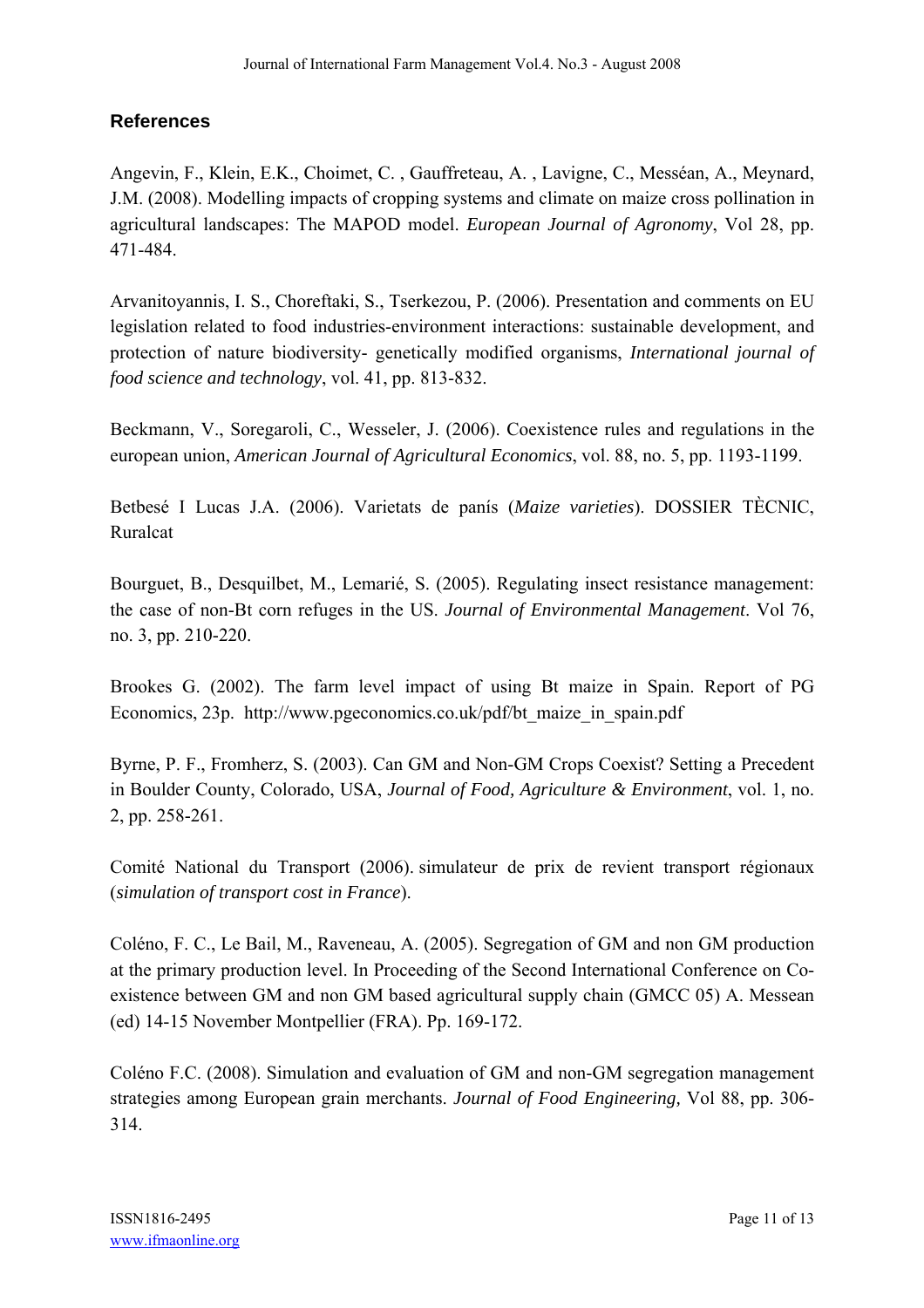Della Porta G., Ederle D., Bucchini L., Prandi, M., Verderio A. & Pozzi C. (2008). Maize pollen mediated gene flow in the Po valley (Italy): Source-recipient distance and effect of flowering time. *European Journal of Agronomy*, Vol 28, pp. 255-265.

Demont M., Daems W., Dillen K., Mathijs E., Sausse C., Tollens E. (2008). Regulating coexistence in Europe: Beware of the domino-effect!. *Ecological Economics*, Vol 64, pp. 683-689.

Devos Y., Reheul, D., Thas, O., De Clercq, E. M., Cougnon, M., Cordemans, K. (2007). Implementing isolation perimeters around genetically modified maize fields. *Agronomy For Sustainable Development*, vol. 27, pp. 1-11.

European Commission, (2003a). Commission recommendations of 23 July 2003 on guidelines for the development of national strategies and best practices to ensure the coexistence of genetically modified crops with conventional and organic farming, 2003/556/EC (notified under document number C(2003) 2624). Official Journal of the European Union, 29/07/2003, vol. 46, L189, pp 36-47.

European Commission, (2003b). Regulation (EC) N° 1829 / 2003 of the European Parliament and of the Council of 22 September 03 concerning the traceability and labelling of genetically modified organisms and the traceability of food and feed products produced from genetically modified organisms and amending Directive 2001/18/EC. Official Journal of the European Union, 18/10/2003, vol. 46, L268, pp. 1-23.

Fernandez-Cornejo J. and McBride D. (2002). Adoption of Bioengineered Crops. USDA ERS. Agricultural Economics Report no. 810.

Jank, B., Rath, J., Spok, A. (2005). Genetically modified organisms and the EU. *Trends in Biotechnology*, vol. 23, no. 5, pp. 222-224.

Jank, B., Rath, J., Gaugitsch, H. (2006). Co-existence of agricultural production systems. *Trends in Biotechnology*, vol. 24, no. 5, pp. 198-200.

Kalaitzandonakes, N. (2005). Technical and economic issues related to co-existence supply chain: Proceedings of the Second International Conference on Co-existence between GM and non GM based agricultural supply chain (GMCC 05) A. Messean (ed) 14-15 November Montpellier (FRA). p. 29-30.

Le Bail, M. and Valceschini, E. (2004). Efficacité et organisation de la séparation OGM/non OGM. (*Efficiency and organisation of GM/non GM segregation*) *Economie et Société. Série «systèmes agroalimentaires»*, vol. 12, no. 4, pp. 18-29.